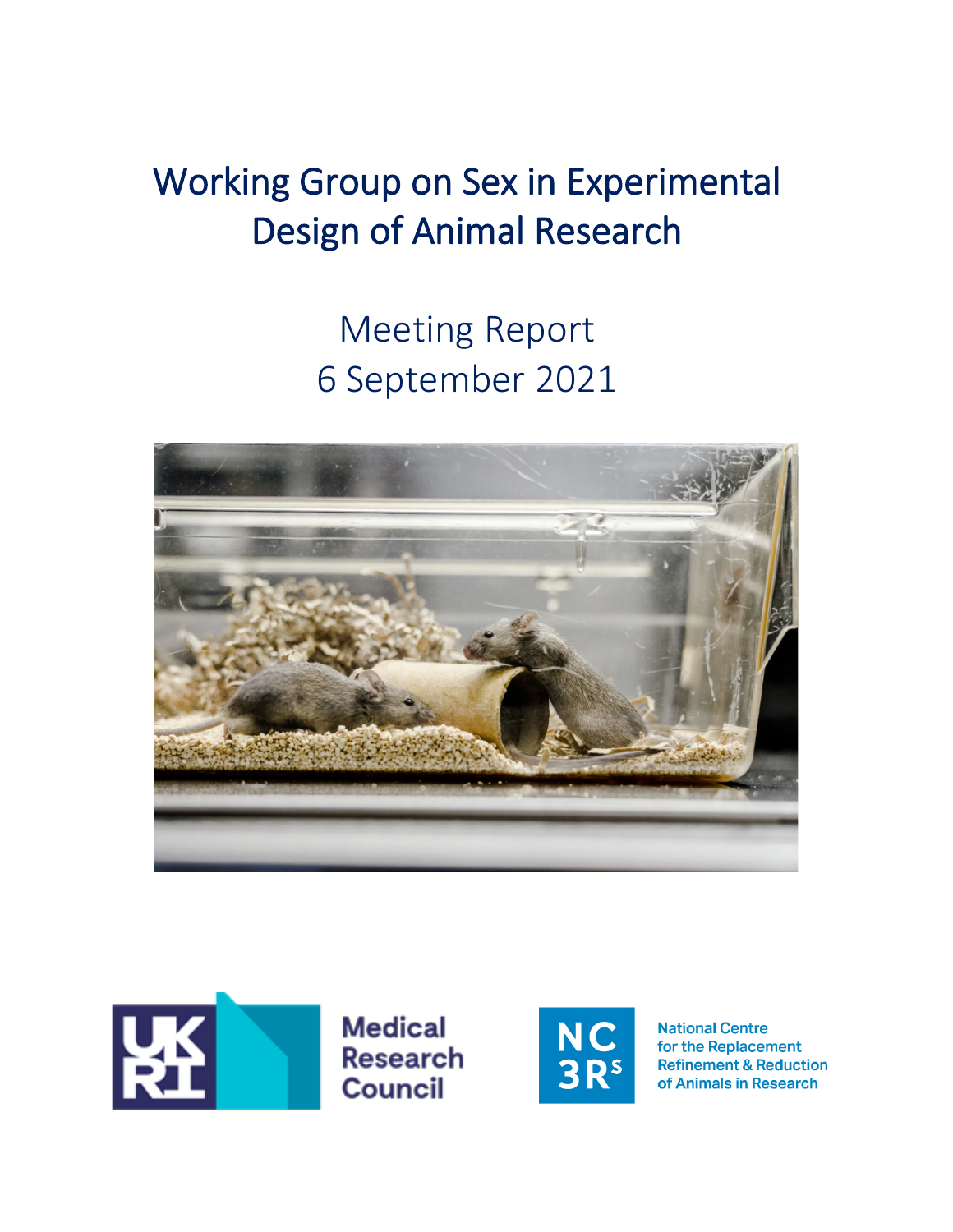



**National Centre** for the Replacement **Refinement & Reduction** of Animals in Research

# Working Group on Sex in Experimental Design of Animal Research **Meeting Report**

# Contents

| (i)                                                            |  |
|----------------------------------------------------------------|--|
| (ii)                                                           |  |
| (iii)                                                          |  |
|                                                                |  |
|                                                                |  |
|                                                                |  |
|                                                                |  |
|                                                                |  |
|                                                                |  |
|                                                                |  |
| (iv)                                                           |  |
| Recommended changes to MRC application forms and resources  10 |  |
|                                                                |  |

Cover image credit: Brown mice at the MRC Toxicology Unit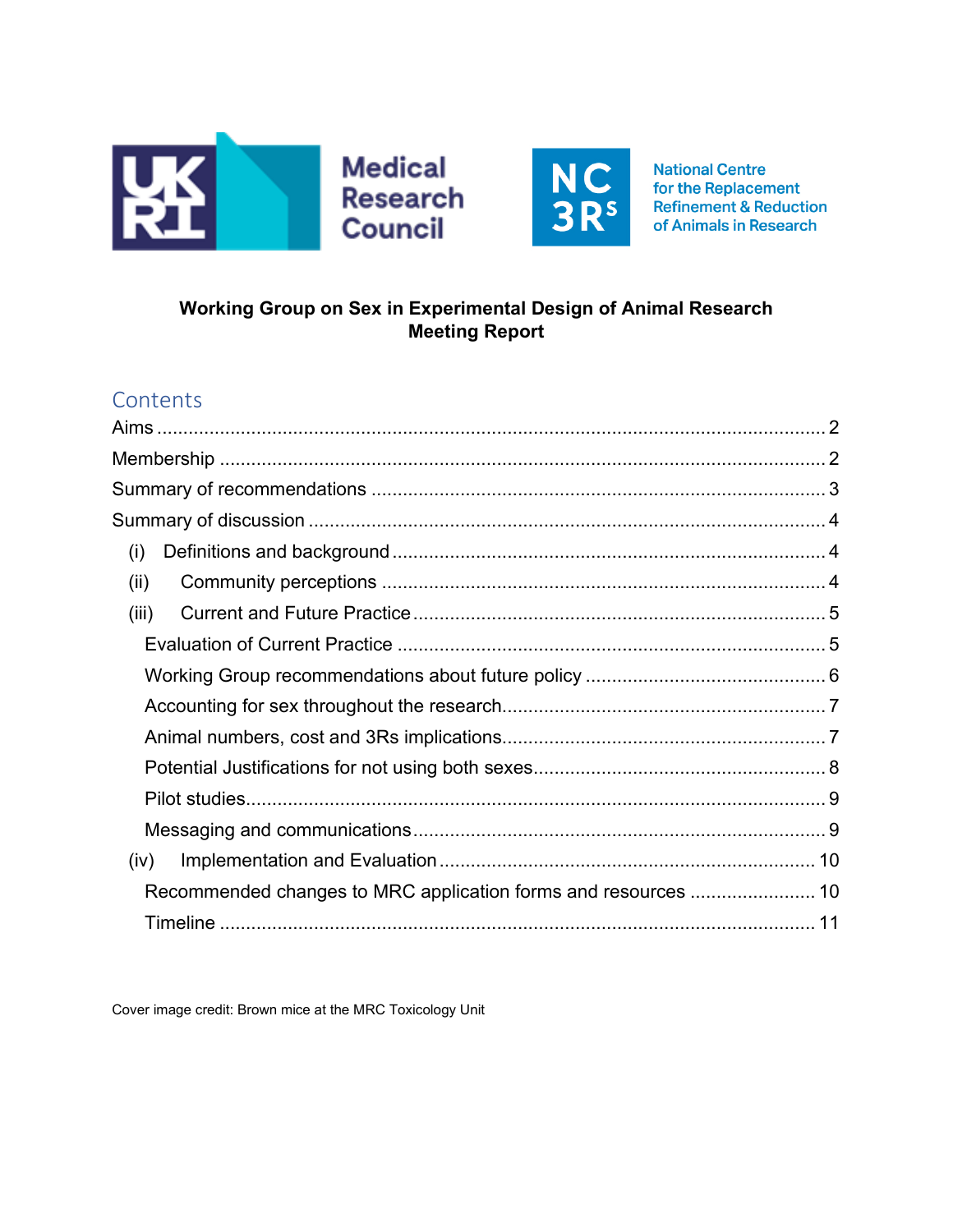## <span id="page-2-0"></span>Aims

The aim of this meeting was to agree the key features of a policy on the inclusion of sex in experimental design for animal, tissue and cell research that would be feasible, enforceable and improve MRC-funded research quality, and to explore how the policy might be implemented. Experts in animal, tissue and cell research, experimental design and statistics were brought together to address the following objectives:

- **(i) Community Perceptions:** Discuss the recent community survey conducted by MRC on benefits and challenges of addressing sex in research questions, experimental design, and analysis.
- **(ii) Current Practice:** review MRC grant and fellowship applications to understand how applicants currently address sex in research questions, experimental design, and analysis.
- **(iii)Implementation and evaluation:** Discuss implementation of the policy, including identifying the barriers to adoption and how they might be overcome, and what evaluation might be needed to review the policy's impact.
- **(iv)Recommendations:** Considering the above, discuss draft recommendations for an MRC policy on the inclusion of sex in experimental design for animal, tissue and cell studies.

# <span id="page-2-1"></span>**Membership**

## **Working Group Chair**

Mandy MacLean, University of Strathclyde, Populations and Systems Medicine Board (PSMB) Member

## **Working Group Members**

Elizabeth Fisher, UCL, Neurosciences and Mental Health Board (NHMB) Member

Natasha Karp, Director of Biostatistics, AstraZeneca

Irene Miguel-Aliaga, MRC LMS, Imperial College London, NHMB Member

Nathalie Percie du Sert, Head of Experimental Design and Reporting, NC3Rs

Helen Picton, University of Leeds, PSMB Member

Philippa Saunders, University of Edinburgh, Training & Careers Panel Member

Robert Semple, University of Edinburgh, PSMB Member

Sara Wells, Director Mary Lyon Centre and Centre for Macaques, MRC Harwell

# **MRC Head Office staff**

Stella Child – Policy and Governance Manager, Research Ethics, and Integrity Ivan Pavlov – Programme Manager, Policy, Ethics, and Governance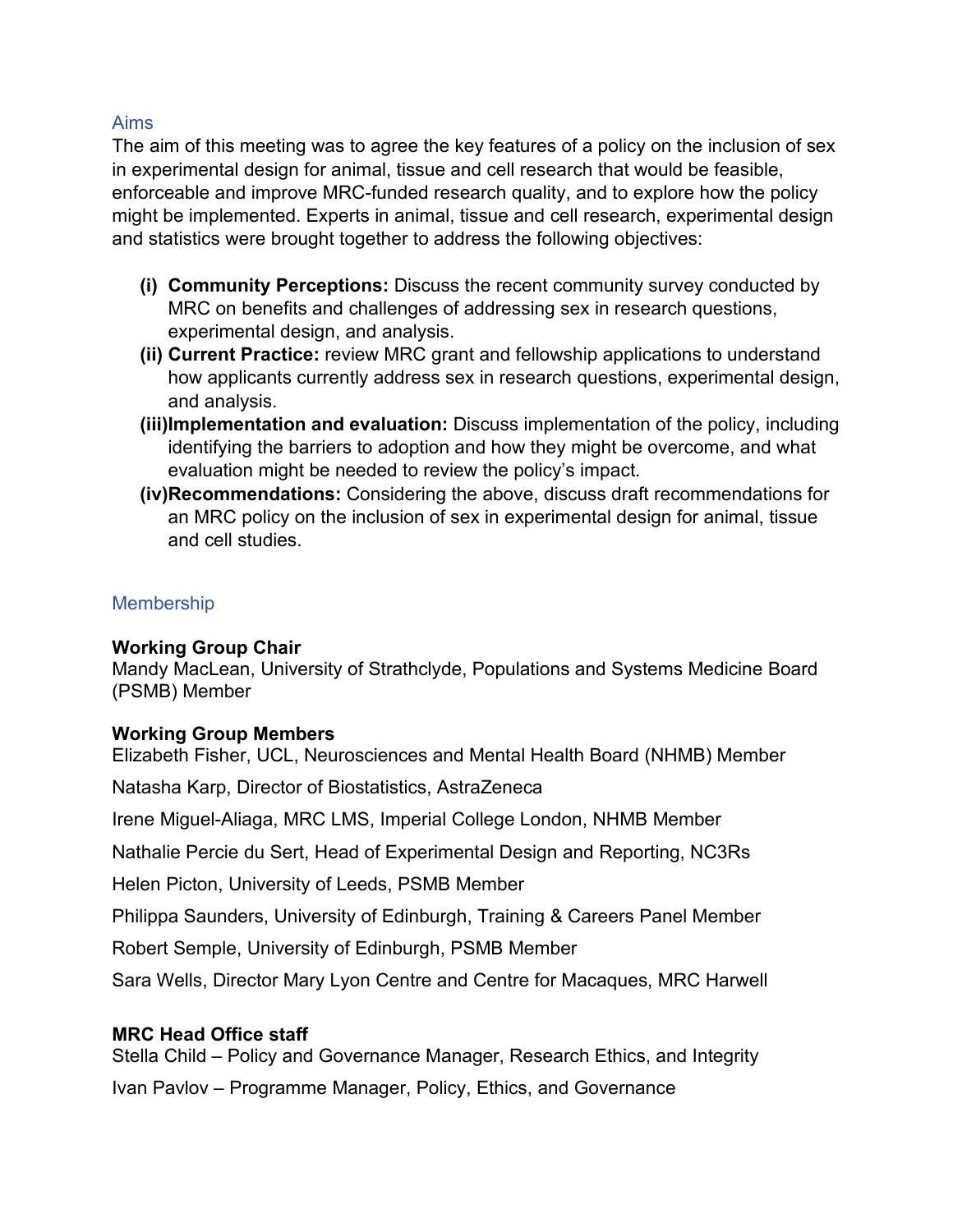Simone Bryan – Programme Manager, Policy, Ethics, and Governance Rachel Knowles – Programme Manager for Clinical Research

## **Observers**

Stephanie Masefield – Senior Policy Manager, BBSRC

## <span id="page-3-0"></span>Summary of recommendations

The Working Group recommendations for MRC policy are summarised as follows:

- MRC should require sex to be specified and justified in the experimental design of grant applications involving animals, and human and animal tissues and cells.
- MRC should require applicants to specify sex for human or animal tissues and cells used in experiments, and if not known, for it to be determined.
- MRC should expect both sexes to be used in experiments involving animals, human or animal tissues or cells, unless there is robust justification for not doing so.
- MRC should expect applicants to plan their statistical analysis to take sex into consideration.
- MRC should encourage but not require that these principles be applied to immortalised cell lines.
- The choice of model, genetic background, and age need to be clearly justified, even if both sexes are used.
- Pre-defined situations justifying the use of only one sex should be: cases of acutely scarce resources (e.g. human tissue samples from rare diseases), purely molecular studies (such as protein-protein interactions) and/or sex specific conditions or phenomena (e.g. ovarian cancer). Other exceptions may be considered on a case-by-case basis.
- Variability due to the oestrous cycle should only be accepted as a justification in limited circumstances.
- Use of only one sex in previous work from the researchers or others is not sufficient as justification for further single sex experiments.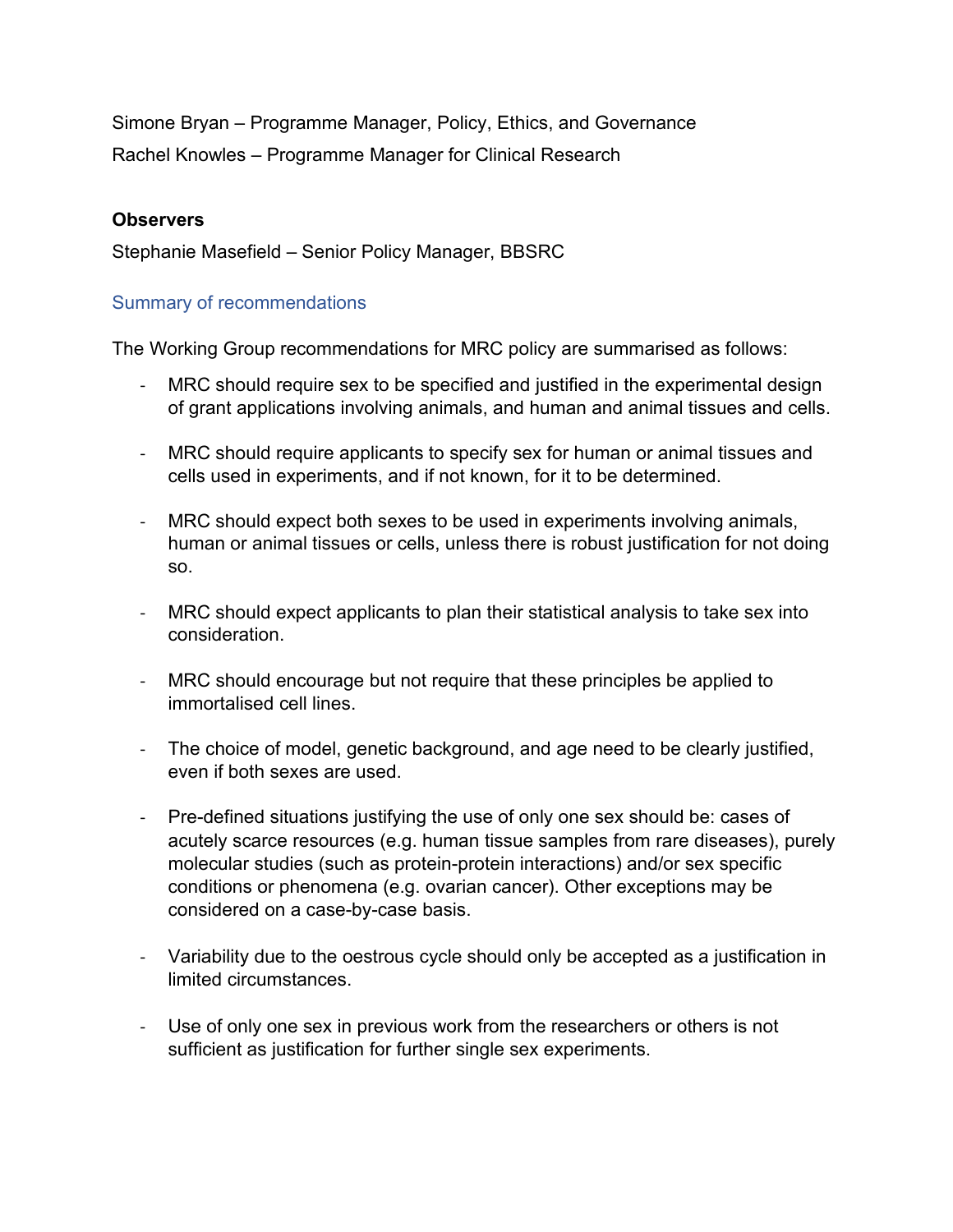- Evidence of the absence of a sex difference (for example, in the biological pathway being studied), is not sufficient to justify using only one sex, but may be considered in support of other reasons during the peer-review process. The lack of data regarding sex differences does not indicate there are none, and thus is not the same as good evidence that there are no sex differences.
- MRC communications should emphasise:
	- o Existing MRC position on costs
	- o NC3Rs support and alignment on policy change
	- o Countering misconceptions on female variability
	- o Countering misconceptions on sample size
	- o Promoting resources to help applicants with experimental design
	- $\circ$  Promoting resources to help applicants with data analysis
	- o Global context of other funder policies

# <span id="page-4-0"></span>Summary of discussion

<span id="page-4-1"></span>(i) Definitions and background

The Working Group were asked to consider whether MRC should pursue the integration of sex into its existing experimental design framework.

- **Sex** refers to the biological attributes of humans and animals that differentiate male, female and intersex, including chromosomes, gene expression, hormone levels and function, and reproductive organs. There is variation in the presentation of different biological components of sex.
- **Gender** is distinct from sex and refers to the attribution of behaviours, expectations, and roles to different sexes in humans, therefore may vary over time and by social and cultural context. There is diversity in how individuals and groups experience and express gender.

This report (and the Working Group discussion) was limited to sex. The Working Group was encouraged to consider appropriate policy within the scope determined by research types for which sex was the relevant biological variable: in basic and pre-clinical research involving animals, animal and human tissues, and cell lines. Research involving human participation was excluded as the policy considerations are different.

# <span id="page-4-2"></span>(ii) Community perceptions

The Working Group considered the results of a recent MRC survey of 800 health and medical science researchers and clinicians on their perspectives on diversity in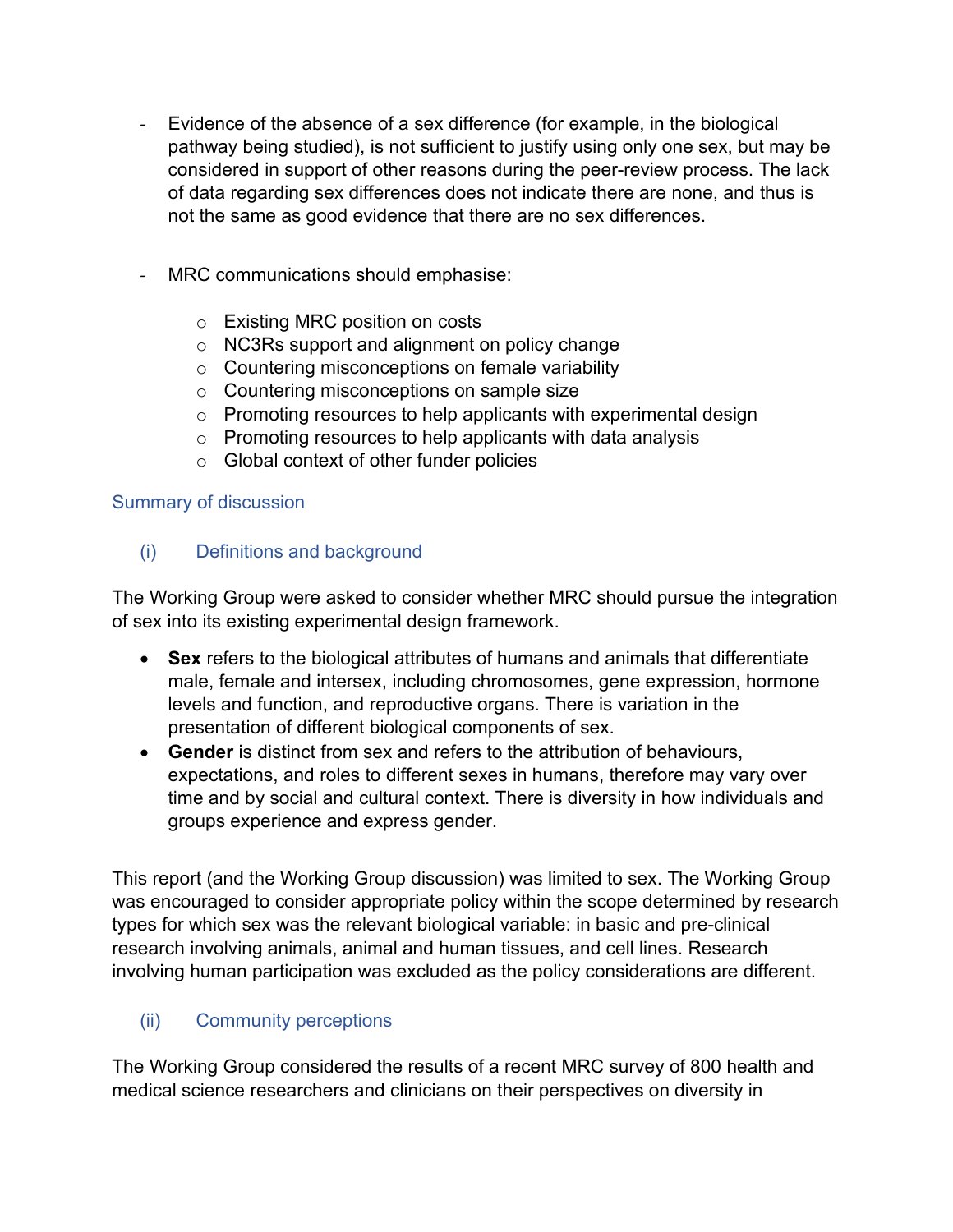research. 33% of respondents performing animal research used only one sex of animal. Only 30% of these are researching a single sex disease or mechanism. The other most common justifications for using only one sex of animal were to reduce costs (22%) and to reduce animal numbers (35%).

95% of animal users and 88% of cell users saw benefits to considering sex and other aspects of diversity in their experimental design. The most commonly identified benefits were translatability, reproducibility, and novelty of results. However, most respondents could also see drawbacks (92% and 82%, for animals and cells respectively). Cost and complexity of experimental design were the most common perceived drawbacks of considering sex. Animal researchers were concerned about the larger number of animals needed, while researchers using cells were concerned about the ability of commercial suppliers to provide information about sex.

99% of respondents felt there was a need to develop guidance about sex in animal research, and there was a high level of support (74%) for funders taking on this role. Most respondents (79%) wanted any new policy to be supported by written guidance for peer reviewers and applicants.

The Working Group were encouraged by the widespread understanding in the community that considering sex has an impact on reproducibility and translatability of research. The group agreed that the results supported MRC taking a leading role, as other funders outside the UK have adopted such policies and these have been widely accepted. However, they emphasised that careful messaging and other MRC support would be required to combat the widespread perception of drawbacks.

<span id="page-5-0"></span>(iii) Current and Future Practice

# <span id="page-5-1"></span>Evaluation of Current Practice

The Working Group considered the results of an evaluation exercise performed by the office, which analysed applications involving animal research that were submitted to MRC boards and panels in May-June of 2020. Applications were assessed as to whether they specified the sex of animals to be used, and whether that choice was explained. Several in-detail case studies of example applications were also provided to the group for consideration.

MRC's current Guidance to Applicants encourages the inclusion of relevant information about the animals that applicants plan to use (e.g. species, strain, sex, developmental stage, weight) in the Je-S application form section on animal species. When analysis was conducted, however, it was found that only 44% of grant applications submitted to the MRC specify what sex of animal they are using. Accepted grants were no more likely to specify sex than grants that had been rejected, and less likely to justify their choice (26% vs 49%). 34% of those that reported sex information planned to use a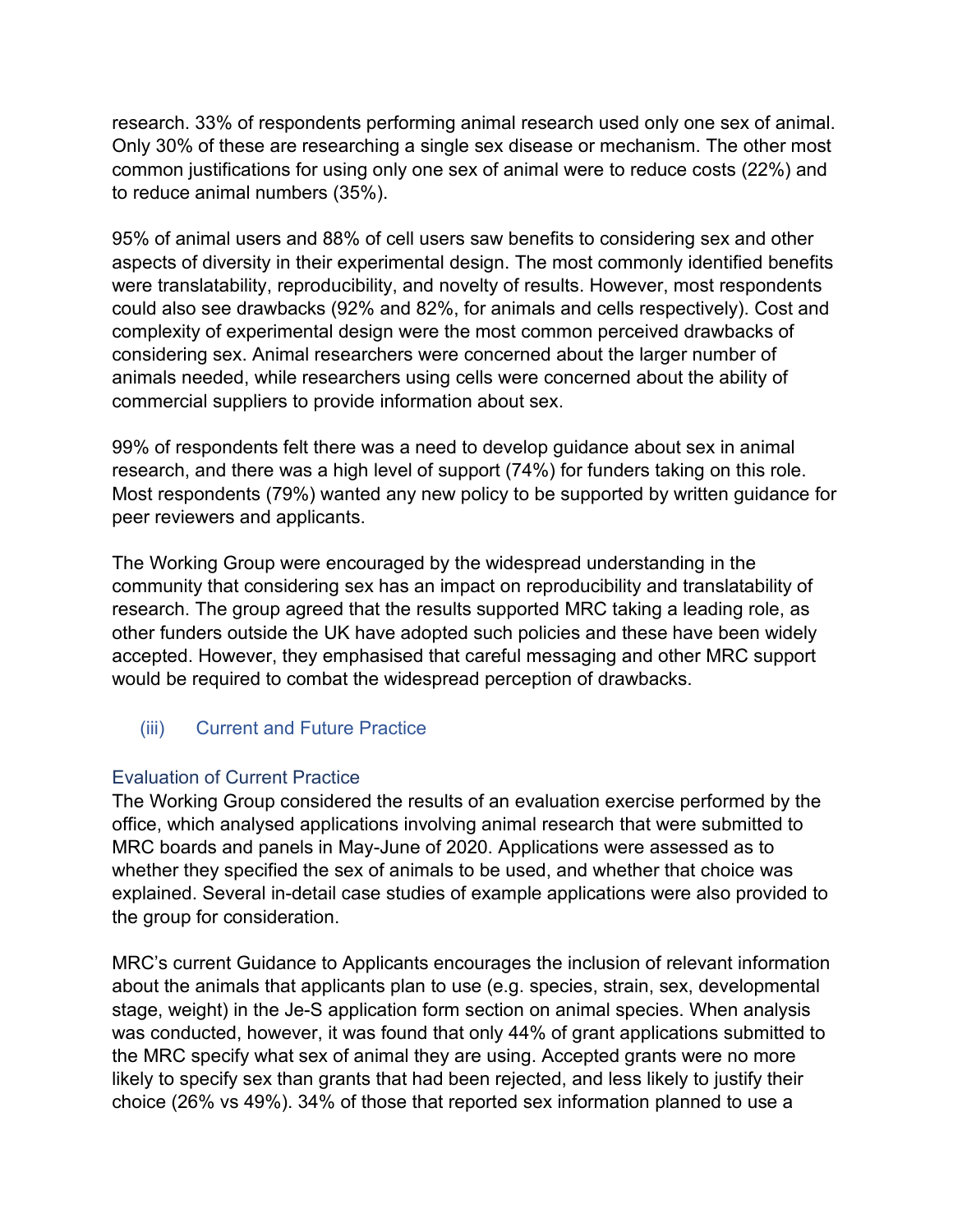single sex of animal. Members expressed concern that applications had been funded without sex information being present, and without the issue being raised at triage. Information on sex is not currently requested from applications involving the use of cells.

It was noted that NC3Rs' update to the ARRIVE Guidelines in 2020 involved a shift from the original guidance that sex must be reported for all animal experiments, to now requesting 'species appropriate' details for the animals used. The new guidance might not require sex information be reported for embryos or juvenile fish and invertebrates.

## <span id="page-6-0"></span>Working Group recommendations about future policy

The Working Group advised that **it was always appropriate to include consideration of sex in grant applications involving animals** and that the current practice was not acceptable. It was agreed that an explicit policy was necessary to drive change. While good experimental design might take account of many variables, the Working Group agreed that as females account for 50% of the population, this variable particularly needs to be addressed. Sex is also significantly easier to explore than other non-binary variables such as age or genetic background. The importance of ensuring MRC funded research is relevant to as much of the population as possible was emphasised. Members commented that the literature precedent of performing single sex studies was a factor in holding up change. $1$ 

The Working Group agreed that the choice of what sex of animal to use is dependent on the research question. However, the **default position should be to use both sexes of animal unless there is a reason not to**. In either case, the choice should be appropriately justified and clearly explained.

Sex should be considered in research at the cellular and tissue level as well as at the level of the whole organism, and the biological considerations that apply for human cells and tissues are similar to those in animal research. While additional factors (e.g. socioeconomic status, gender) might be relevant for studies involving humans, it is less likely that these would be generally applicable or known (given the limited information available from a tissue supplier) for all studies involving human cells or tissues. It was therefore agreed that **the principles for animal studies should also apply to human or animal tissues and cells, particularly primary cell cultures, organoids, embryonic and induced pluripotent stem (IPS) cells, with exception of immortalised cell lines**, but not to human participant studies. If unknown, **the sex of cells should be determined**. The sex of most commonly used immortalised cell lines is already known and should be stated.<sup>[2](#page-6-2)</sup> If unknown, these should be determined (for

<sup>1.</sup> Karp, N, Reavey, N, Sex bias in preclinical research and an exploration of how to change the status quo <https://bpspubs.onlinelibrary.wiley.com/doi/full/10.1111/bph.14539>

<span id="page-6-2"></span><span id="page-6-1"></span><sup>2</sup> Shah K, McCormack CE, Bradbury NA. Do you know the sex of your cells?. *Am J Physiol Cell Physiol*. 2014;306(1):C3-C18. doi:10.1152/ajpcell.00281.2013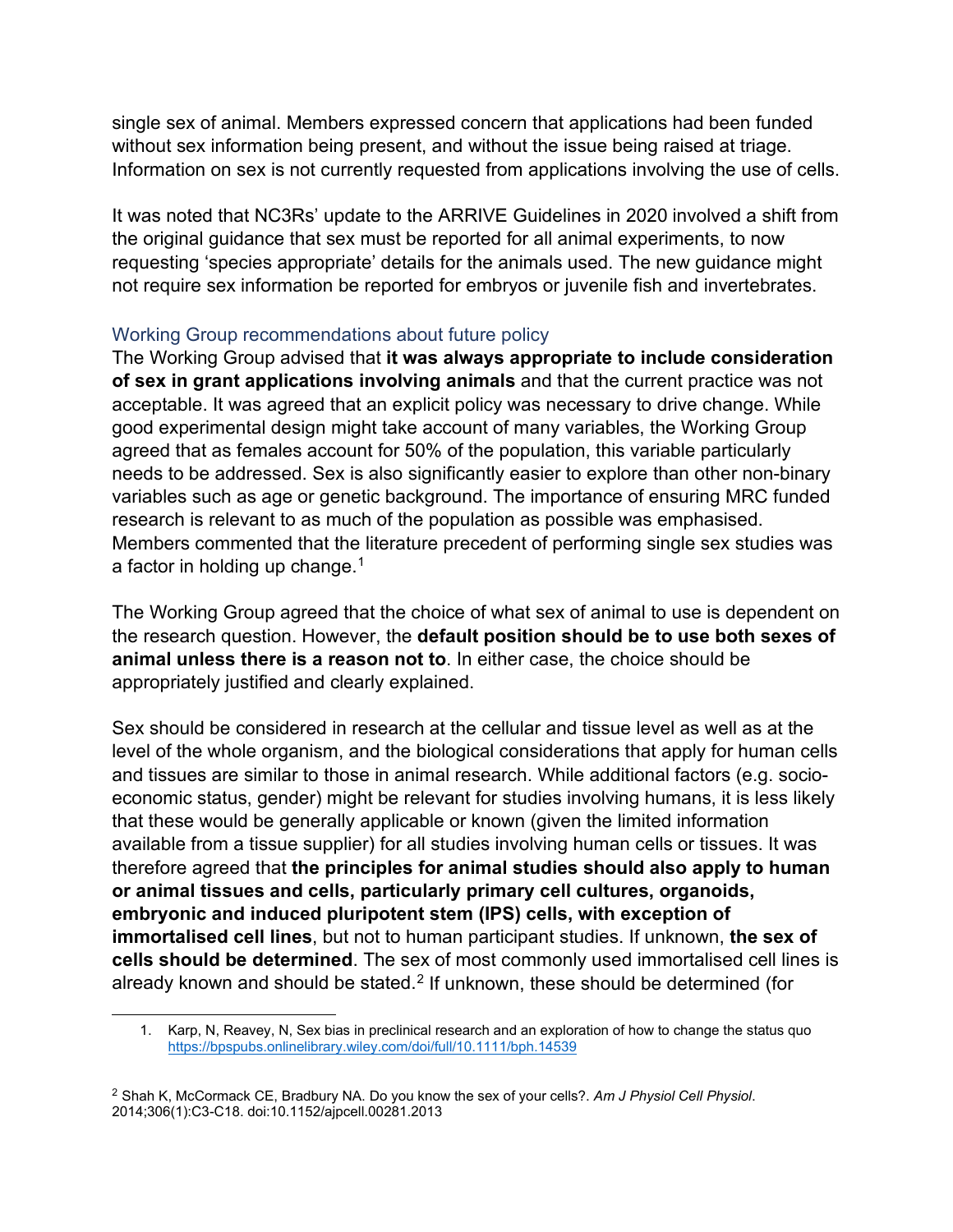example by PCR-based methodology or karyotyping). Researchers should be encouraged but not mandated to use immortalised cells of both sexes.

## <span id="page-7-0"></span>Accounting for sex throughout the research

Working Group members discussed that early accounting for sex should become the default position when considering research question and subsequent study design. It should be considered during data collection, analysis of results and reporting of findings. The intention is not to mandate use of any specific experimental design or a defined statistical analysis but to encourage the application of appropriate design and statistical analyses based on the research question and the scientific context.

For example, factorial statistical design allows examination of both the primary intervention variable (e.g. a genetic knock-out or an environmental change) and sex, and tests whether the effect of the intervention depends on sex (the interaction). With this design, if the interaction is a large effect it can be detected without the need to increase the sample size. This approach will allow the researcher to assess the generalisability of the findings. For this assessment, the sample size would generally be similar to that needed for a single sex study.

This policy does not mandate that researchers design experiments to test for the interaction between the intervention/treatment and sex. When testing an interaction, the sample size will usually be larger. Where there is already evidence of a biologically significant interaction between sex and the intervention, it might be a priority to explore it, but it was agreed it should remain a question for applicants and peer reviewers to determine if this is appropriate.

It is particularly important that, when using both sexes, researchers do not pool the data across the sexes but include sex in the analysis. Pooling data can lead to increased unexplained variance and reduce the statistical power of the experiment, while missing the primary benefit of using both sexes (determining if there is difference in the studied effect between sexes). **MRC should therefore expect that studies be designed to allow for collection of data by sex and analysed taking sex into account.** This is in line with NIH policy which asks researchers to treat sex as a biological variable (to plan their experiments with the aim to, at a minimum, include both sexes and collect data which can be analysed by sex). $^3$  $^3$ 

## <span id="page-7-1"></span>Animal numbers, cost and 3Rs implications

Using both sexes of animals, tissues and cells may raise logistical, ethical and cost issues. For animals, more complex housing and care arrangements might be required, increasing costs beyond a simple proportionate increase in animal numbers. Singlyhousing animals, as might be required for instance for some adult male animals, might have ethical (increased suffering to the animal) and cost implications. It is appropriate to

<span id="page-7-2"></span><sup>3</sup> Consideration of Sex as a Biological Variable in NIH-funded Research Guidance [https://orwh.od.nih.gov/sites/orwh/files/docs/NOT-OD-15-102\\_Guidance.pdf](https://orwh.od.nih.gov/sites/orwh/files/docs/NOT-OD-15-102_Guidance.pdf)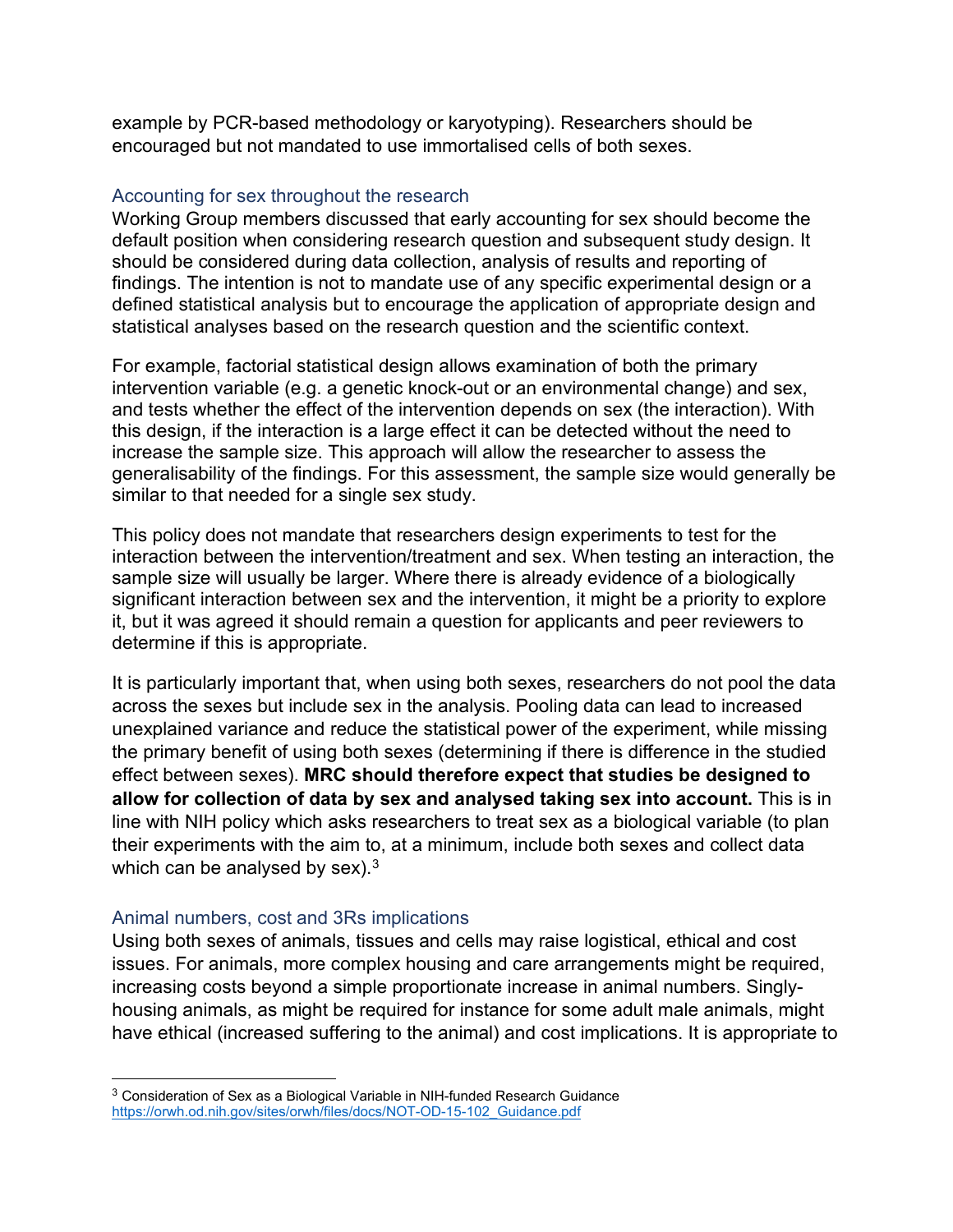take these issues into account when considering the benefit of using both sexes of animals in an individual grant.

The Working Group suggested that there may be concerns about aggressive behaviours in mature male mice.<sup>[4](#page-8-1)</sup> Resources to help researchers potentially reduce this issue are available. This may include strategies to maintain stable social groups after maturity, such as the transfer of odour cues from the nesting area during cage cleaning or applying nesting material as environmental enrichment.

Current MRC policy does not cap the cost of individual grants. The emphasis is on justifying the expense and demonstrating value for money. However, there is a common perception among applicants that more expensive grants are less likely to be funded, which would need to be addressed through **targeted communication to applicants, peer reviewers and board and panel members at the roll out of the new policy.**

It is important to note that the use of both sexes of animal is not in conflict with 3Rs principles even if additional animals are required, as in that case additional information would have been gathered by the experiment and the results could be more widely applicable. The current community perception that 'reducing' animal use means using the absolute lowest number of animals in a given experiment is inaccurate. The 'reduce' principle is defined as using the lowest number of animals, to give an appropriately designed and analysed animal experiment that is robust and reproducible, and truly adds to the knowledge base.<sup>[5](#page-8-2)</sup> It is in accordance with 3Rs principles to use **additional animals if, when using both sexes, more widely applicable and informative experimental data are acquired. The scientific community should be reassured of these principles.**

As discussed above, there might be ethical issues involved in using both sexes in a particular model, or for a particular experiment (i.e. long durations of single housing), that would make 3Rs principles a relevant consideration for not using both sexes. This would need to be explained in the application in accordance with the policy on justifications given below.

## <span id="page-8-0"></span>Potential Justifications for not using both sexes

The Working Group agreed that there were several notable situations, for example as mentioned in the NIH policy, that would justify the use of only one sex. **They include: cases of acutely scarce resources (e.g. human tissue samples from rare diseases), purely molecular studies (such as protein-protein interactions), and/or sex specific conditions or phenomena (e.g. ovarian cancer).** The Working Group noted that the mere lack of evidence regarding sex differences (i.e. where there are no

<span id="page-8-1"></span><sup>4</sup> Lidster, K., Owen, K., Browne, W.J. *et al.* Cage aggression in group-housed laboratory male mice: an international data crowdsourcing project. *Sci Rep* **9,** 15211 (2019).<https://doi.org/10.1038/s41598-019-51674-z>

<span id="page-8-2"></span><sup>5</sup> <https://nc3rs.org.uk/the-3rs>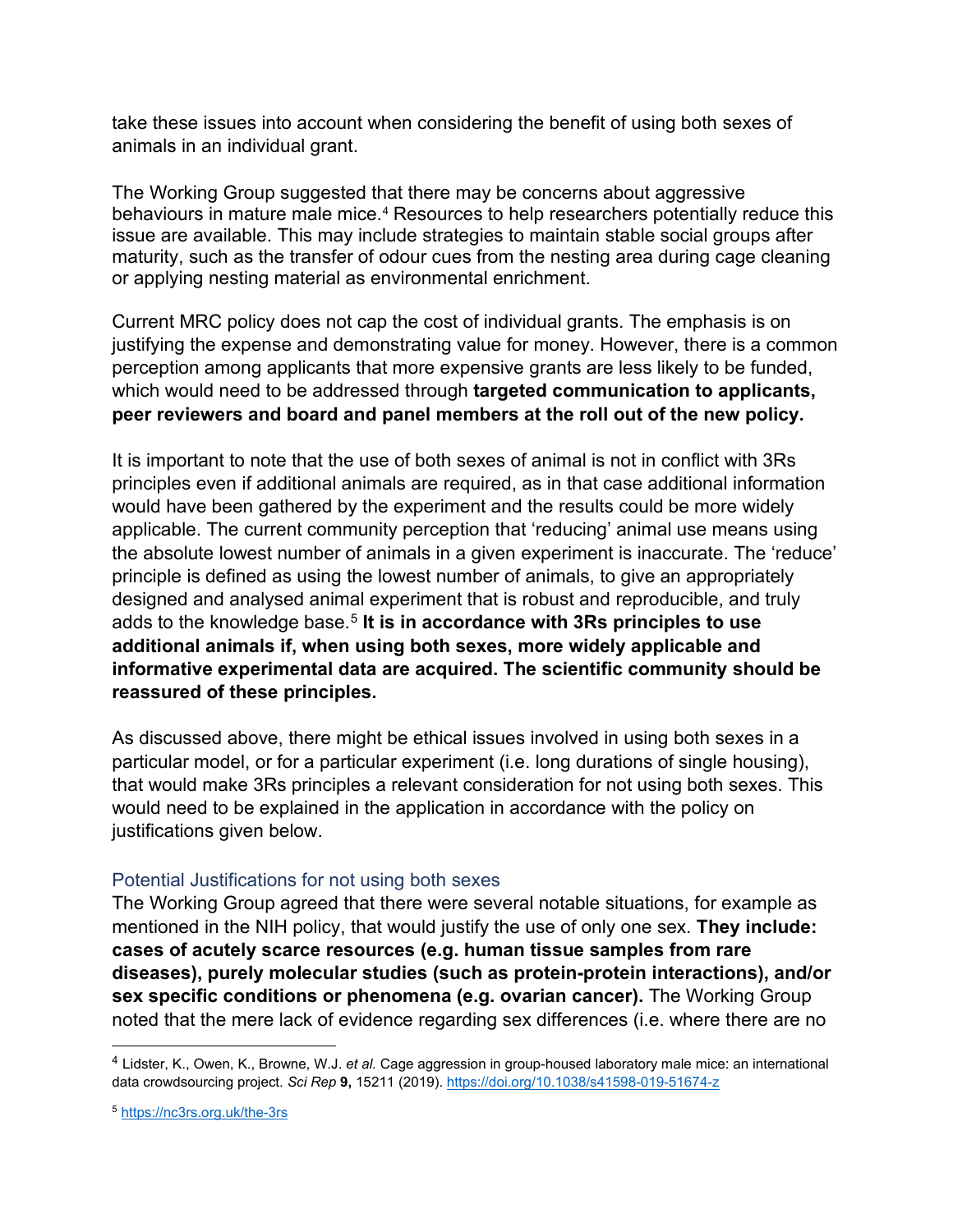data to suggest sex differences are unlikely) is not a good enough justification. Previous work from the researcher or others having been performed in one sex is not sufficient as justification. Evidence of the absence of a sex difference (for example, in the biological pathway being studied), is not sufficient to justify using only one sex, but may be considered in support of other reasons during the peer-review process. **Where other strong justification is provided, this should be considered,** with an awareness that the conclusions from the study would be limited by the inclusion of only one sex**.**

Variability due to oestrous cycle is often inappropriately used to justify using only male animals. $6$  MRC's community survey showed that this was given as a reason for only using one sex of animal by 18% of those that did so. Recent large-scale evidence suggests no greater variability in female than male mice for a variety of metabolic and behavioural endpoints of wide interest.[7,](#page-9-3)[8](#page-9-4) The Working Group advised that **variability due to the oestrous cycle should only be accepted as a justification in limited circumstances**, such as where there is a known molecular interaction which influences the research endpoint or where supporting data are submitted.

#### <span id="page-9-0"></span>Pilot studies

The Working Group discussed how to treat preliminary or pilot data obtained in both sexes included in the application in an attempt to demonstrate that a single sex is sufficient for future studies. Data showing there is no sex difference is not sufficient as a justification for performing future studies in one sex. In addition, pilot studies are often conducted with inappropriately small sample numbers, and so encouraging their use could lead to missing sex differences with all but very large effect sizes. Requiring additional information from researchers before they have received funding would also disadvantage more junior PIs. It was agreed that this should not be encouraged as a practice.

#### <span id="page-9-1"></span>Messaging and communications

As noted above, community concerns about increases in cost and compliance with 3Rs principles should be addressed as part of the communications strategy. **The misconception that researchers always need to double the numbers of animals in order to use both sexes should be clearly countered***,* with appropriate experimental design and data analysis resources signposted.

MRC should emphasise that considering variables other than sex, such as age and genetic background, is good practice, but that sex is particularly important, as it is a

<span id="page-9-2"></span><sup>6</sup> Prendergast BJ, Onishi KG, Zucker I. Female mice liberated for inclusion in neuroscience and biomedical research. *Neurosci Biobehav Rev.* 2014;40:1–5

<span id="page-9-3"></span> $7$  Becker JB, Prendergast BJ, Liang JW. Female rats are not more variable than male rats: a meta-analysis of neuroscience studies. *Biol Sex Differ.* 2016;7:34

<span id="page-9-4"></span><sup>8</sup> Corrigan JK, *et al*. A big-data approach to understanding metabolic rate and response to obesity in laboratory mice. *Elife*. 2020;9:e53560.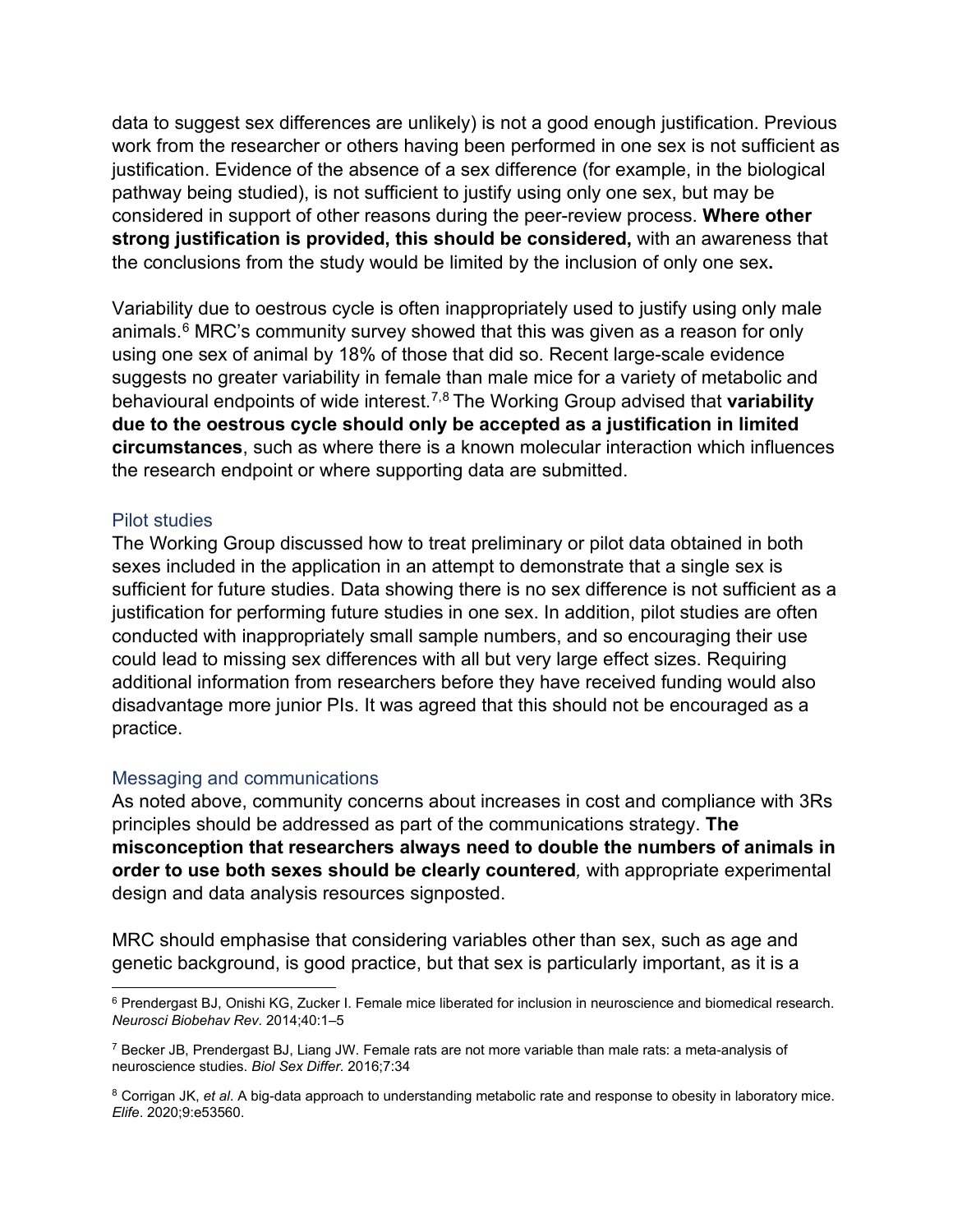binary difference in the population. **Misconceptions about the impact of oestrous cycle variability in some fields of research should be countered.**

**There are many existing resources which MRC could encourage researchers to use**, including NC3Rs Experimental Design Assistant (EDA) and other 3Rs resources, the Canadian Institutes of Health Research training programme<sup>[9](#page-10-2)</sup>, as well as NIH Sex as a Biological Variable resources.<sup>[10](#page-10-3)</sup> It will be particularly important to encourage use of such resources to help applicants decide appropriate experimental designs and select appropriate power calculations. If applicants assume they need to test for an interaction (which, as discussed above is not always necessary), power calculators may suggest that high sample numbers are necessary in order to include both sexes.

When communicating with more junior researchers, MRC should emphasise support for designing experiments and analysing more complex data. Direct support from MRC in funding statisticians (as opposed to costing them in grants as is currently encouraged) was discussed but is likely not possible.

The Working Group agreed that **while the same principles would apply across animals, tissues and cells, the requirements should be explained separately for each**, with resources such as case studies and guidance for each individually.

<span id="page-10-0"></span>(iv) Implementation and Evaluation

# <span id="page-10-1"></span>Recommended changes to MRC application forms and resources

Applicants are currently prompted to provide information about animals in the Animal Species section of the application form, with additional space for methodological details in the Reproducibility and experimental design annex. The Working Group supported **the inclusion of information about sex as part of the justification of the model in the Case for Support, or in the associated annex on Reproducibility and experimental design** (currently 1 page). It is not necessary to provide additional space for this information. Applicants should be encouraged to include the information on sex as part of a robust justification of their choice of model, alongside genetic background, reproductive status, age and numbers, and their experimental and statistical design.

The Working Group advised **that peer reviewers and board members assessing grants would need detailed instruction**, including a potential change to the reviewer form, adding in an explicit request for comments on how well the proposal addresses sex. In addition, the Working Group suggested MRC should pass on feedback to rejected grants about the improvement needed in this area.

<span id="page-10-2"></span><sup>10</sup> <https://cihr-irsc.gc.ca/e/50836.html>

<span id="page-10-3"></span><sup>10</sup> <https://orwh.od.nih.gov/sex-gender/nih-policy-sex-biological-variable>